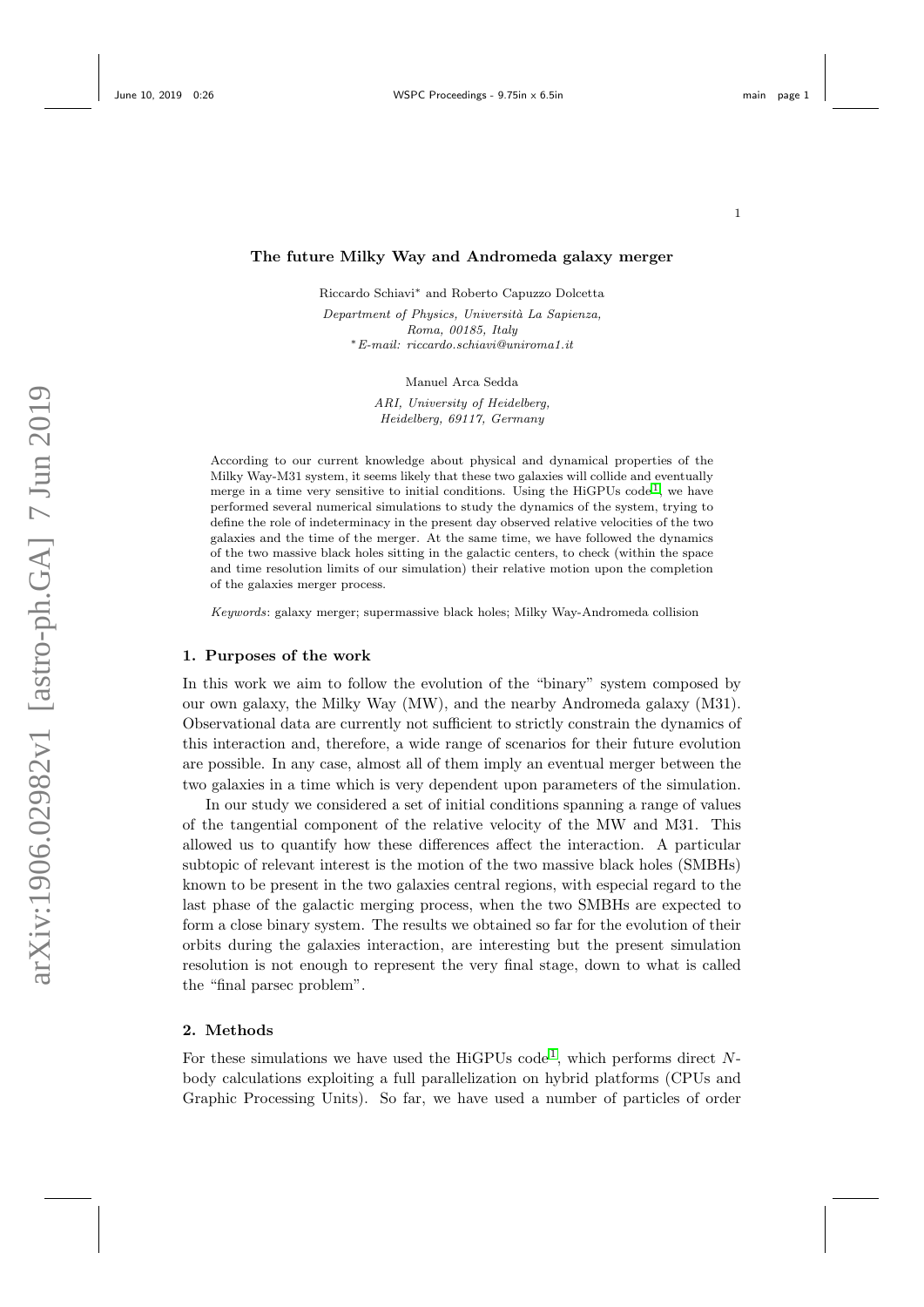$3.2 \times 10^4$ , aiming to extend resolution by reaching, at least, one million of particles. Initial conditions are obtained with the code "GSAM" (Galaxy SAMpler), written by Arca-Sedda et al. (2015), and able to generate star clusters models with different density distributions. In our case the two galaxies are modelled according to a King density profile.

We have performed three different simulations at varying the transverse velocity of Andromeda as seen by the MW, keeping unchanged the other parameters.

In Table 1 all the initial parameters, common to the three simulations, are shown.

| Table 1                           |                      |                      |
|-----------------------------------|----------------------|----------------------|
|                                   | Milky Way            | Andromeda            |
| Mass $(M_{\odot})$                | $9.0 \times 10^{11}$ | $1.5 \times 10^{12}$ |
| Wo                                |                      |                      |
| King radius $r_c$ (kpc)           | 1.535                | 3.385                |
| Relative radial velocity $(km/s)$ | $-120$               |                      |
| Initial separation (kpc)          | 780                  |                      |

Common initial conditions in the three simulations

# 3. Preliminary results

Modelling the two galaxies orbital evolution, we could investigate how the merger time changes at varying the relative initial transverse velocity  $(V_{t0})$ , as summarized in Table 2. Our results show that the great uncertainty on this kinematical parameter makes the time of merger undetermined for a factor  $\sim$  80. Actually, a wide range of merger times are found in the literature: in some cases<sup> $4$ </sup> a very low transverse velocity was reported  $(V_{t0} \approx 17km/s)$ , whereas in others<sup>[5](#page-4-1)</sup> a value about 10 times larger,  $V_{t0} \approx 164 \frac{km}{s}$  $V_{t0} \approx 164 \frac{km}{s}$  $V_{t0} \approx 164 \frac{km}{s}$ . According to the most recent estimations<sup>6</sup> a reliable value seems  $V_{t0} \approx 57 km/s$ , but the level of uncertainty is still very large. For these reasons, our results are only indicative, as upper and lower limits. Moreover, in these present simulations the intergalactic medium (IGM) has not been considered, which, on its side, should act to reduce the time for the merger of the two galaxies.

| Table 2                                  |       |  |
|------------------------------------------|-------|--|
| $V_{t0}$ (km/s) Time of the merger (Gyr) |       |  |
| 20                                       | 6.7   |  |
| 50                                       | 108.8 |  |
|                                          | 544.6 |  |

Time of the merger for the three initial tangential velocities of M31.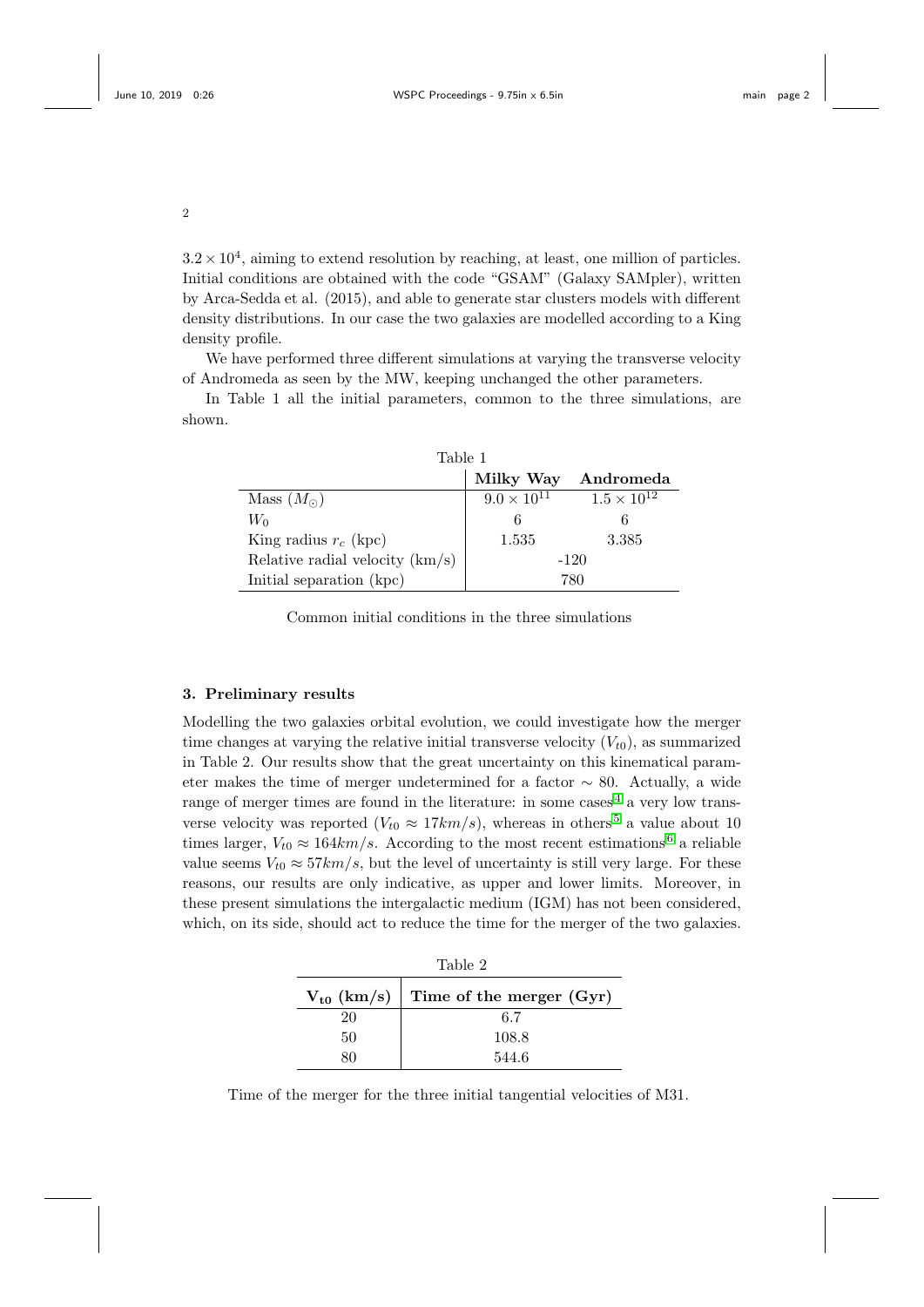



<span id="page-2-0"></span>Fig. 1. Snapshots at various times of the configuration of the two BHs (left columns) and their host galaxies (right columns) in the case of  $V_{t0} = 50 \text{km/s}$ . Red colour refers to the Milky Way, blue to Andromeda. The unit of distance is 780 kpc. The time interval between each snapshot is 12.5 Gyr.

Figure [1](#page-2-0) plots some snapshots of the merging process in the case with  $V_{t0} = 50$ km/s: in the left panel we show the relative motion of only the two central SMBHs while, on the right, the two interacting galaxies are shown.

We have plotted in Fig. [2](#page-3-1) the time evolution of the distance between the two SMBHs in the three cases of  $V_{t0}$  examined. It should be noticed that, after the merger of their host galaxies, the two SMBHs keep orbiting around each other at almost constant distance (roughly circular orbit). The reason why the SMBHs binary does not experience a further shrink is due to the loss of efficiency of gravitational encounters, because, due to unsufficient number of simulation particles, there are too few "stars" enclosed within the scale the two SMBHs are orbiting. This means that to reproduce satisfactorily the inner dynamics of the SMBHs binary we need at least a factor 10 larger N.

Anyway, an interesting result is that the distance at which the binary stalls (around 300 pc) seems to be independent of the initial tangential velocity, because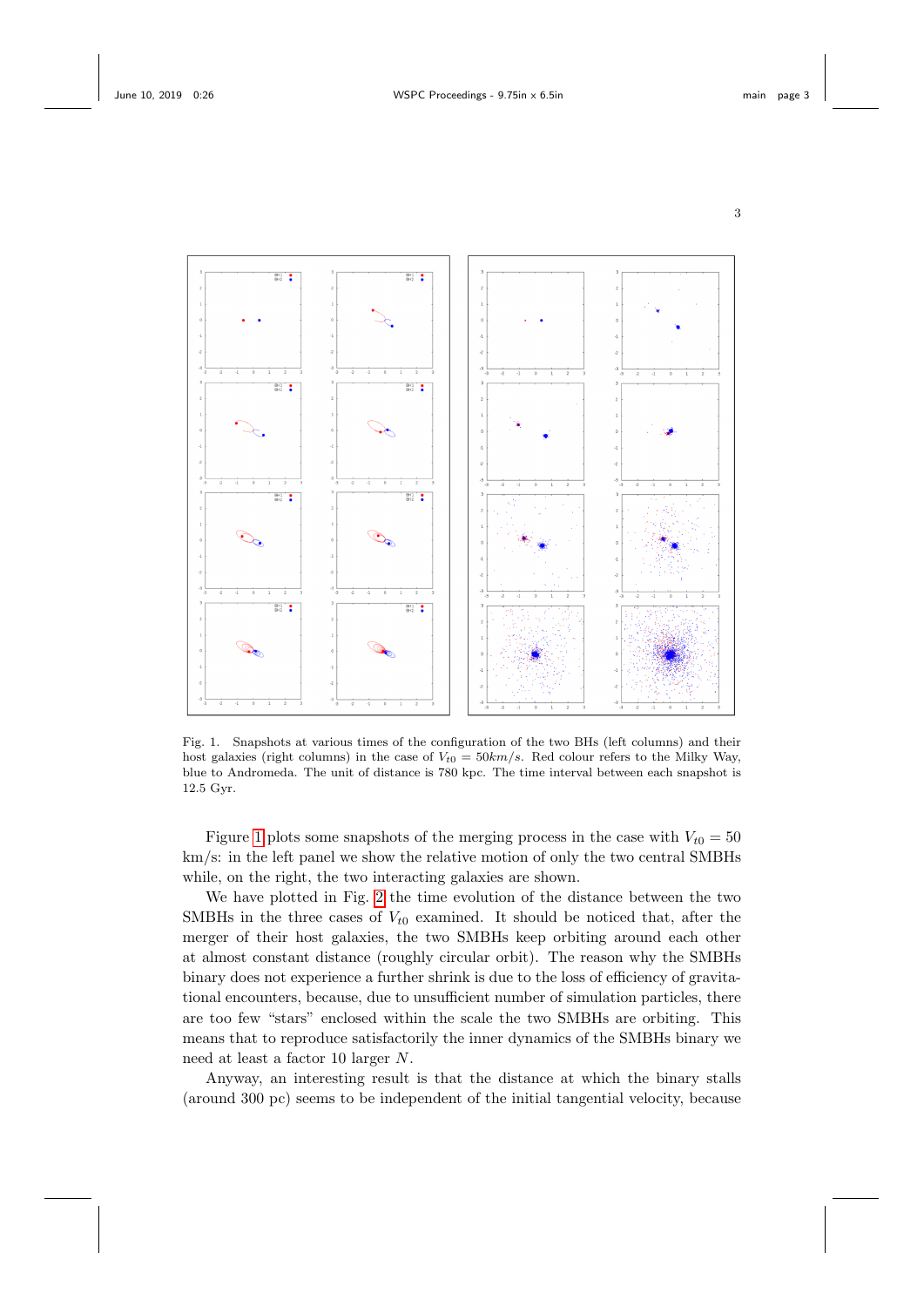4



<span id="page-3-1"></span>Fig. 2. Distance between the two BHs as function of time, for three different initial tangential velocities.

it likely depends only on  $N$  and not on the other initial conditions.

#### 4. Tentative Conclusions

This short note reports some of our current work on the dynamics of the future merging process of our Galaxy and Andromeda. Since the tangential velocity of Andromeda is not precisely constrained by observations, we decided to perform three simulations varying this parameter. Depending of this, we have found that the time of the merger results great. This is partly due to that in these preliminary simulations we did not consider the role of the intergalactic medium, which, accord-ing to some previous simulations<sup>[3](#page-4-3)</sup>, can speed up significantly the merger process, via dynamical friction.

The relative motion of the two central SMBHs shows a regular behaviour on a large spatial scale, but we should increase the resolution to extend reliably the study also to the innermost region of the new cluster formed after the merger. Actually, we are planning other simulations with larger values of  $N$ , extending the range of values for  $V_{t0}$ , and with the inclusion of the intergalactic medium dynamical friction effect.

### References

- <span id="page-3-0"></span>1. Capuzzo-Dolcetta, R. et al., Journ. of Comp. Phys., v. 236, p. 580-593 (2013).
- 2. Binney J., Tremaine S., 1987, Galactic dynamics. Princeton, NJ, Princeton University Press, 1987